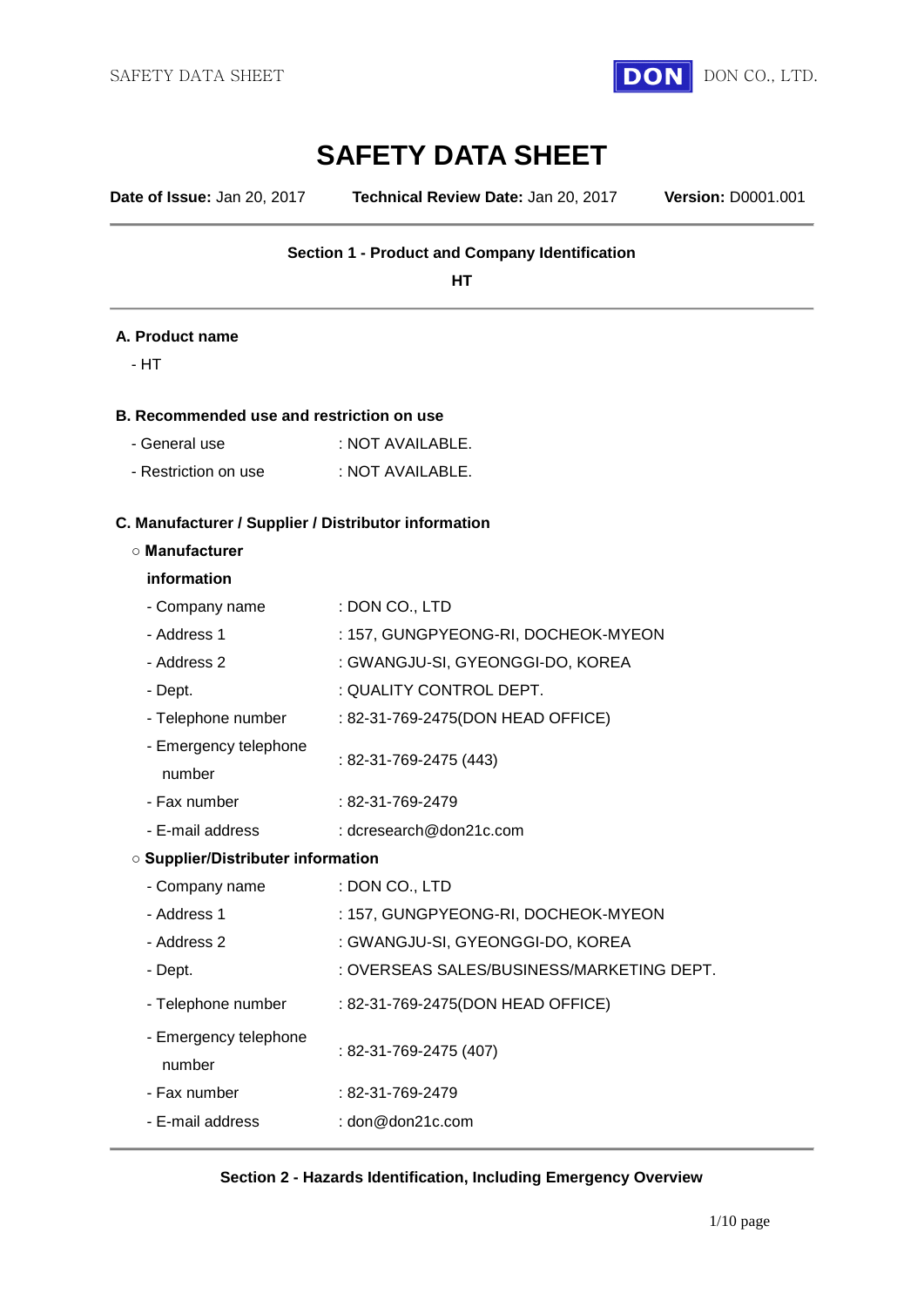

### **A. Hazard classification**

NOT CLASSIFIED AS HAZARDOUS ACCORDING TO OSHA HAZARD COMMUNICATION STANDARD, 29 CFR 1910.1200.

# **B. Label elements**

- **○ Signal word** NOT APPLICABLE.
- **○ Symbols** NOT APPLICABLE.
- **○ Pictograms**

NOT APPLICABLE.

### **B. Other hazards**

NONE KNOWN.

**HT**

# **A. Ingredient Name:** HT

| <b>NAME</b>         | $\%$  | CAS NO    | <b>CLASSIFICATION</b> |
|---------------------|-------|-----------|-----------------------|
| Titanium(III) oxide | 99.98 | 1344-53-4 | N/A                   |

\* EXACT PERCENTAGES ARE BEING WITHTELD AS A TRADE SECRET.

# **Section 4 - First Aid Measures**

**HT**

### **A. Description of first-aid measures**

**○ Inhalation**

AFTER INHALATION: FRESH AIR.

### **○ Skin contact**

AFTER SKIN CONTACT: TAKE OFF IMMEDIATELY ALL CONTAMINATED CLOTHING. RINSE SKIN WITH WATER/SHOWER.

### **○ Eye contact**

AFTER EYE CONTACT: RINSE OUT WITH PLENTY OF WATER.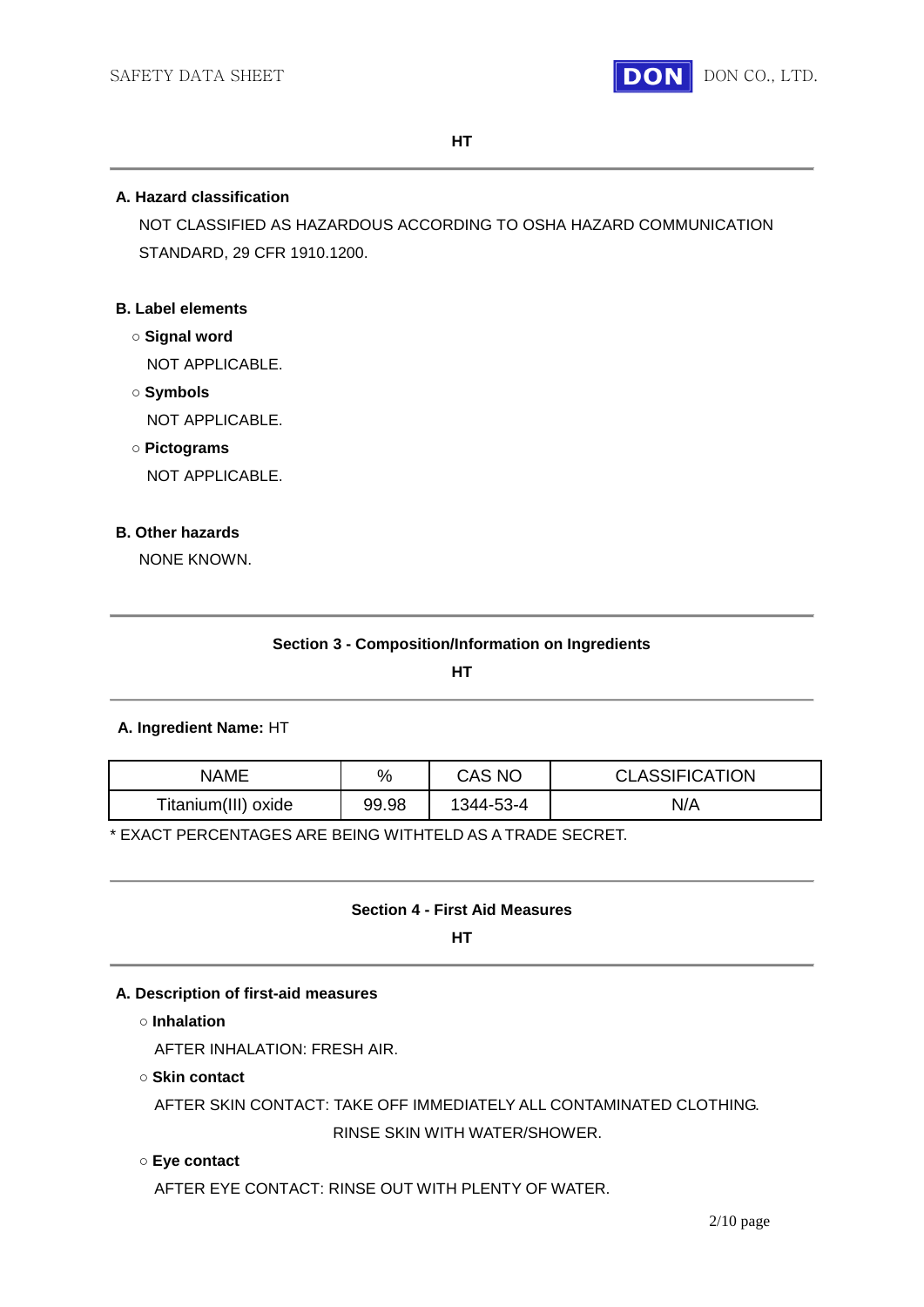SAFETY DATA SHEET **DON** DON CO., LTD.

### **○ Ingestion**

# AFTER SWALLOWING: MAKE VICTIM DRINK WATER (TWO GLASSES AT MOST). CONSULT DOCTOR IF FEELING UNWELL. NEVER GIVE ANYTHING BY MOUTH TO AN UNCONSCIOUS PERSON.

**B. Most important symptoms and effects, both acute and delayed**

NO INFORMATION AVAILABLE.

**C. Indication of any immediate medical attention and special treatment needed** NO INFORMATION AVAILABLE.

# **Section 5 - Fire Fighting Measures**

**HT**

### **A. Extinguishing media**

### **○ Suitable extinguishing media**

USE EXTINGUISHING MEASURES THAT ARE APPROPRIATE TO LOCAL CIRCUMSTANCES AND THE SURROUNDING ENVIRONMENT.

### **○ Unsuitable extinguishing media**

FOR THIS SUBSTANCE/MIXTURE NO LIMITATIONS OF EXTINGUISHING AGENTS ARE GIVEN.

### **B. Special hazards arising from the substance or mixture**

NOT COMBUSTIBLE.

### **C. Advice for firefighters**

### **○ Special protective equipment for fire-fighters**

WEAR SELF CONTAINED BREATHING APPARATUS FOR FIRE FIGHTING IF NECESSARY.

### **D. Further information**

NO INFORMATION AVAILABLE.

### **Section 6 - Accidental Release Measures**

**HT**

WEAR APPROPRIATE PROTECTIVE DEVICES (SEE SECTION 8 EXPOSURE CONTROLS/ PERSONAL PROTECTION). AVOID CONTACT WITH EYES AND SKIN.

3/10 page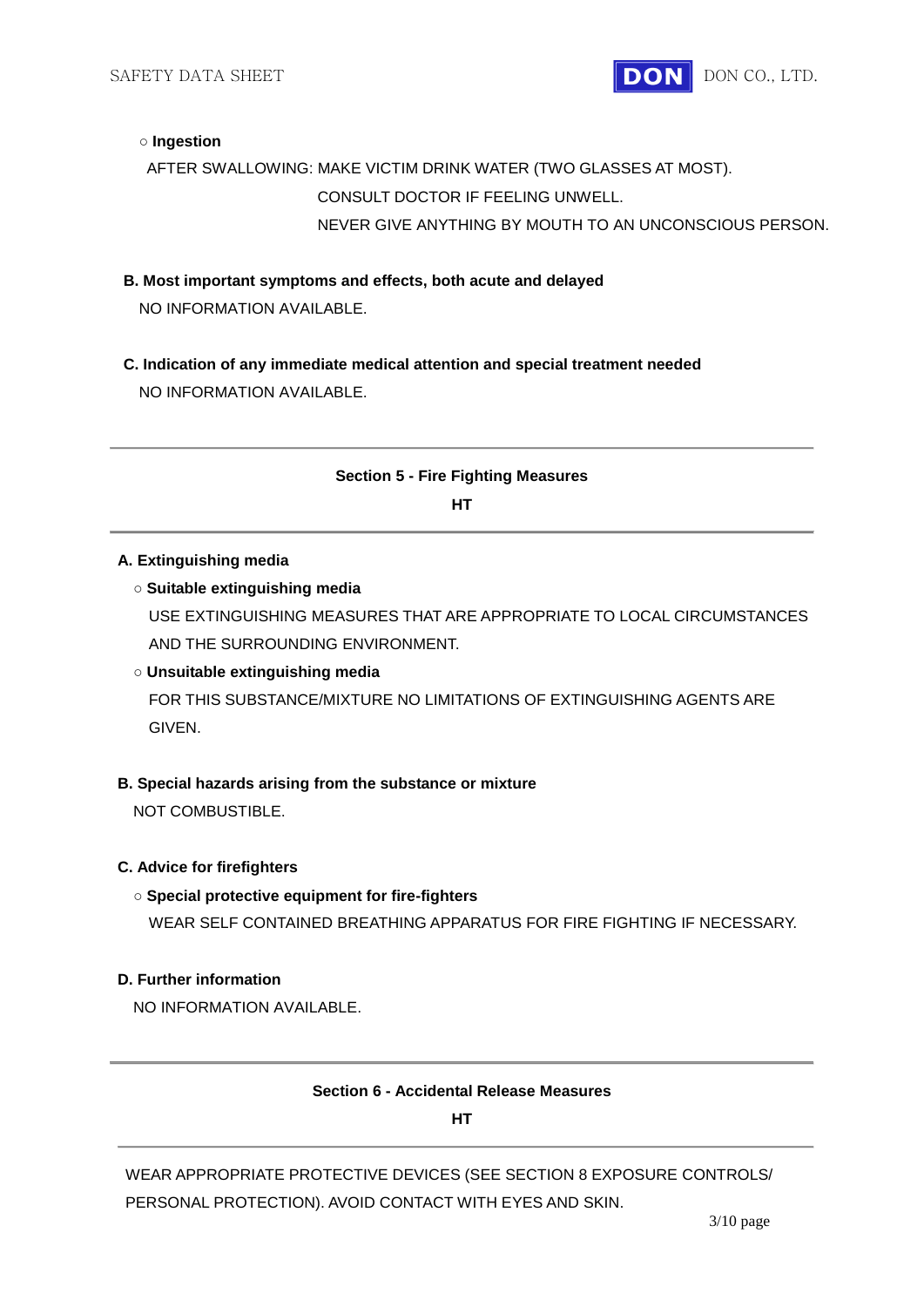

## DO NOT INHALE THE PRODUCT.

### **A. Environmental precautions**

DO NOT LET PRODUCT ENTER DRAINS.

**B. Methods and materials for containment and cleaning up**

KEEP IN SUITABLE, CLOSED CONTAINERS FOR DISPOSAL.

# **C. Reference to other sections**

SEE SECTION 7 FOR INFORMATION ON SAFE HANDLING. SEE SECTION 8 FOR INFORMATION ON PERSONAL PROTECTION EQUIPMENT. SEE SECTION 13 FOR DISPOSAL INFORMATION.

### **Section 7 - Handling and Storage**

**HT**

# **A. Precautions for safe handling** OBSERVE LABEL PRECAUTIONS.

# **B. Conditions for safe storage, including any incompatibilities** STORE IN COOL, DRY CONDITIONS IN WELL SEALED RECEPTACLE. PROTECT FROM CONTAMINATION. PROTECT FROM HEAT AND DIRECT SUNLIGHT. STORE LOCKED UP.

# **Section 8 - Exposure Controls & Personal Protection**

**HT**

### **A. Exposure limits(s)**

**○ ACGIH**

NO INFORMATION AVAILABLE.

**○ NIOSH/GUIDE**

NO INFORMATION AVAILABLE.

**○ OSHA\_TRANS**

NO INFORMATION AVAILABLE.

**○ Z1A**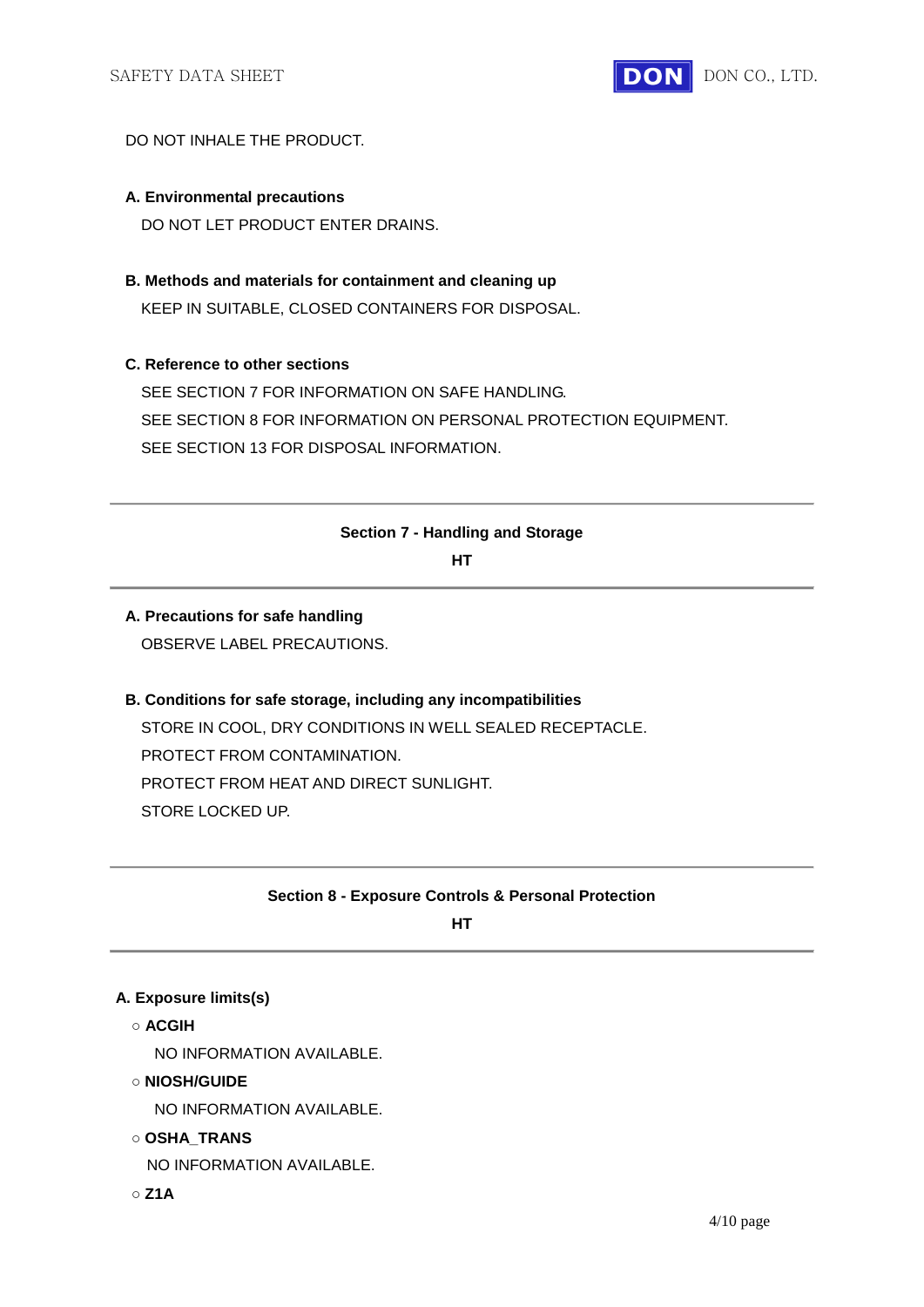NO INFORMATION AVAILABLE.

**○ OSHA/Z2**

NO INFORMATION AVAILABLE.

# **B. Engineering controls**

TECHNICAL MEASURES AND APPROPRIATE WORKING OPERATIONS SHOULD BE GIVEN PRIORITY OVER THE USE OF PERSONAL PROTECTIVE EQUIPMENT.

# **C. Personal protective equipment**

### **○ Respiratory protection**

REQUIRED WHEN DUSTS ARE GENERATED.

### **○ Eye/face protection**

USE EQUIPMENT FOR EYE PROTECTION TESTED AND APPROVED UNDER APPROPRIATE GOVERNMENT STANDARDS SUCH AS NIOSH (US)

### **○ Hand protection**

CHEMICAL-RESISTANT, IMPERVIOUS GLOVES COMPLYING WITH AN APPROVED STANDARD SHOULD BE WORN AT ALL TIMES WHEN HANDLING CHEMICAL PRODUCTS IF A RISK ASSESSMENT INDICATES THIS IS NECESSARY.

### **○ Hygiene measures**

CHANGE CONTAMINATED CLOTHING. APPLICATION OF SKIN- PROTECTIVE BARRIER CREAM RECOMMENDED. WASH HANDS AFTER WORKING WITH SUBSTANCE.

### **○ Others**

NO INFORMATION AVAILABLE.

| HТ                                             |                               |
|------------------------------------------------|-------------------------------|
| A. Physical state                              | SOLID(GRANULE)                |
| <b>B.</b> Color                                | <b>BLACK</b>                  |
| B. Odor                                        | <b>ODORLESS</b>               |
| C. Odor threshold                              | NOT APPLICABLE.               |
| D. pH                                          | NO INFORMATION AVAILABLE.     |
| E. Melting point/Freezing point                | $~1.640~^{\circ}$ C - lit.    |
| <b>F. Initial Boiling Point/Boiling Ranges</b> | NO INFORMATION AVAILABLE.     |
| G. Flash point                                 | NO INFORMATION AVAILABLE.     |
| H. Evaporation rate                            | NO INFORMATION AVAILABLE.     |
| I. Flammability (Solid, gas)                   | THE PRODUCT IS NOT FLAMMABLE. |

# **Section 9 - Physical & Chemical Properties**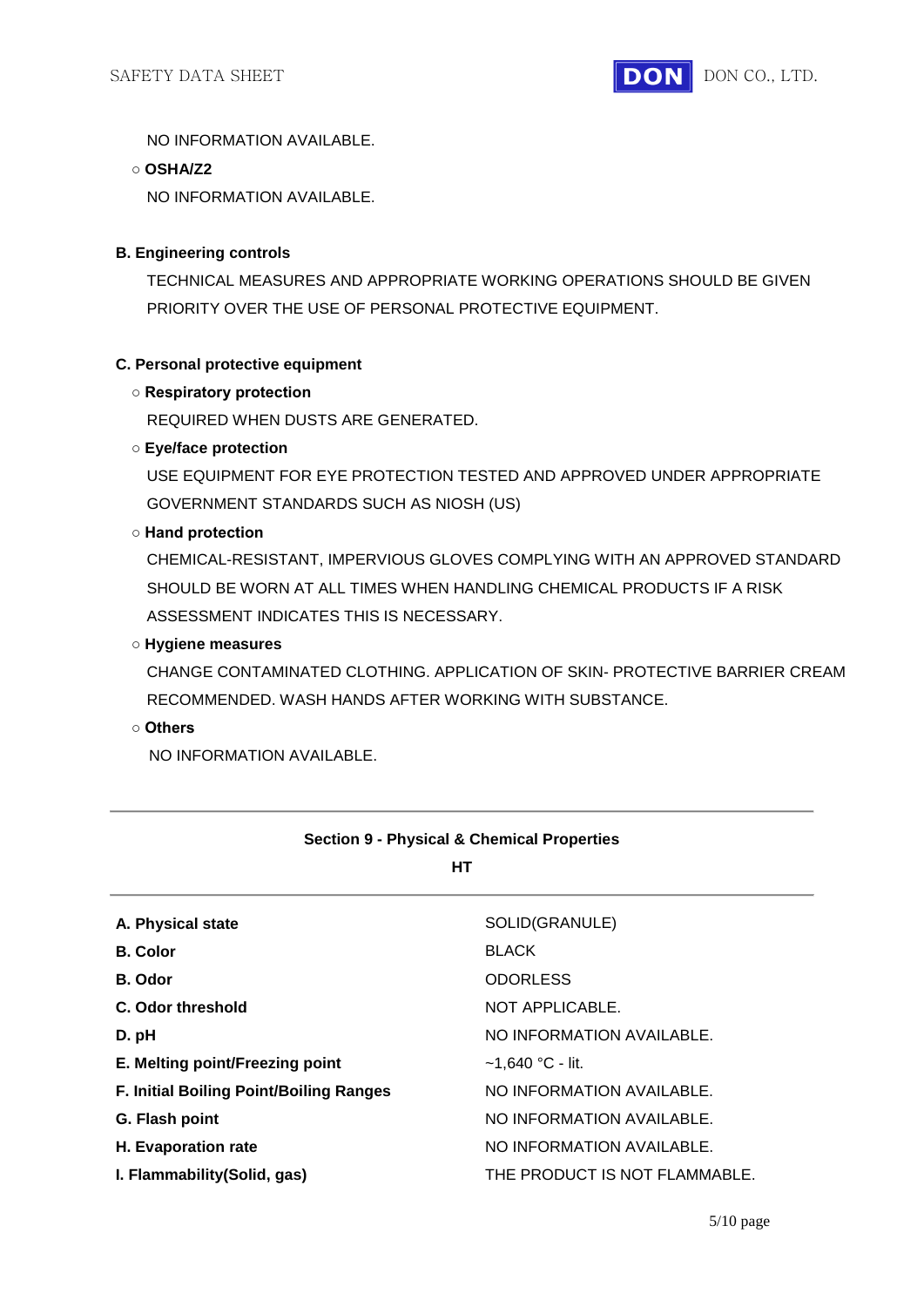| J. Upper/Lower Flammability or explosive<br>limits | NO INFORMATION AVAILABLE. |
|----------------------------------------------------|---------------------------|
| K. Vapor pressure                                  | NO INFORMATION AVAILABLE. |
| L. Solubility                                      | NO INFORMATION AVAILABLE. |
| <b>M. Vapor density</b>                            | NO INFORMATION AVAILABLE. |
| N. Specific gravity                                | $~1.6$ g/mL               |
| O. Partition coefficient of n-octanol/water        | NO INFORMATION AVAILABLE. |
| P. Autoignition temperature                        | NO INFORMATION AVAILABLE. |
| Q. Decomposition temperature                       | NO INFORMATION AVAILABLE. |
| R. Viscosity                                       | NO INFORMATION AVAILABLE. |
| S. Molecular weight                                | 143.73 g/mol              |

### **Section 10 - Stability & Reactivity Data**

**HT**

# **A. Reactivity**

NO INFORMATION AVAILABLE.

### **B. Chemical stability**

STABLE UNDER RECOMMENDED STORAGE CONDITIONS.

# **C. Conditions to avoid**

EXPOSURE TO MOISTURE MAY AFFECT PRODUCT QUALITY.

### **D. Incompatible materials**

NO INFORMATION AVAILABLE.

# **E. Hazardous decomposition products**

NO INFORMATION AVAILABLE.

### **Section 11 - Toxicological Information**

**HT**

### **A. Information on toxicological effects**

**○ Likely route of exposure**

EYE CONTACT, SKIN CONTACT, INGESTION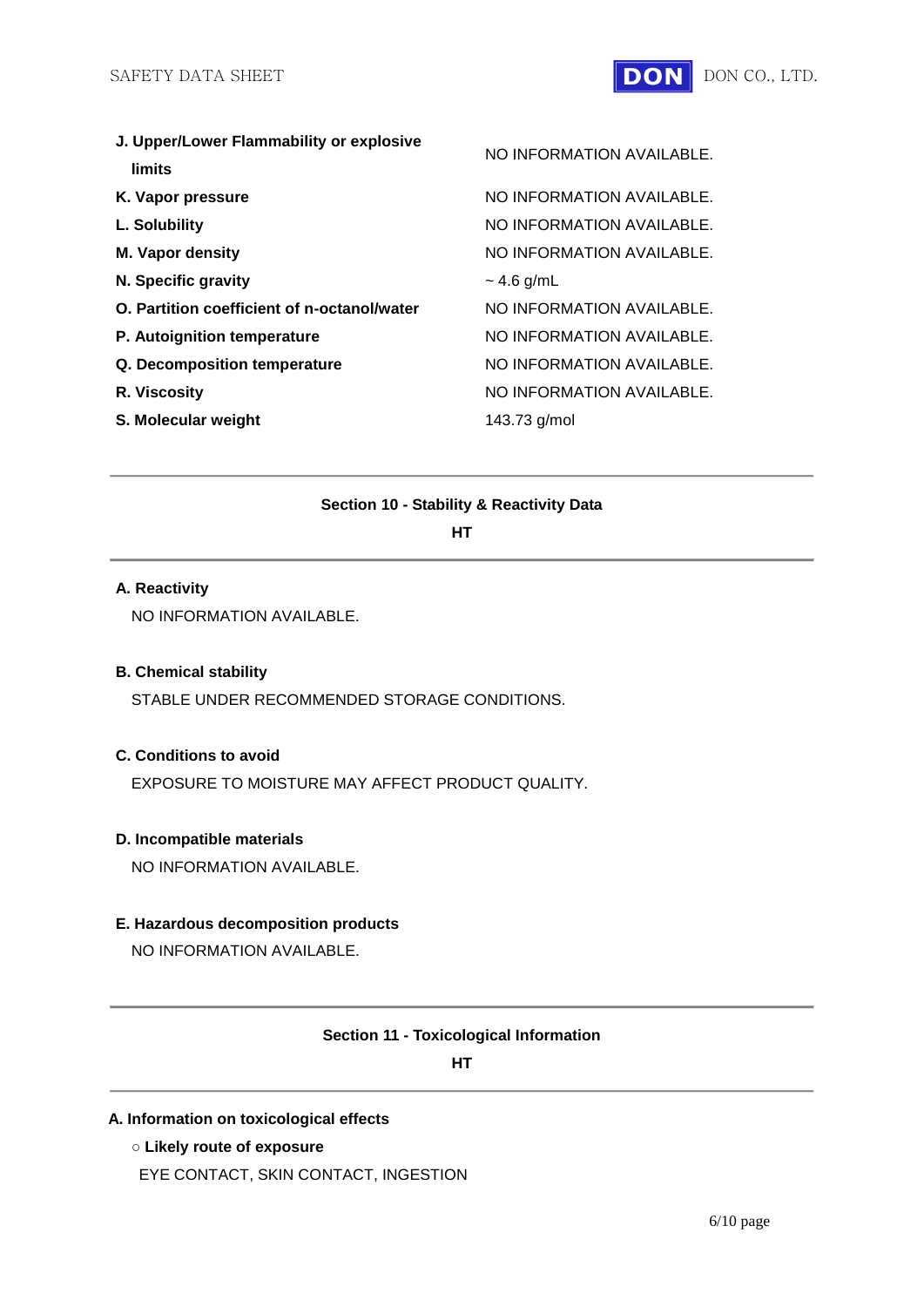

# **○ Target Organs**

RESPIRATORY SYSTEM

**○ Specific target organ systemic toxicity - single exposure**

THE SUBSTANCE OR MIXTURE IS NOT CLASSIFIED AS SPECIFIC TARGET ORGAN TOXICANT, SINGLE EXPOSURE.

# **○ Specific target organ systemic toxicity - repeated exposure**

THE SUBSTANCE OR MIXTURE IS NOT CLASSIFIED AS SPECIFIC TARGET ORGAN TOXICANT, REPEATED EXPOSURE.

# **○ Aspiration hazard**

REGARDING THE AVAILABLE DATA THE CLASSIFICATION CRITERIA ARE NOT FULFILLED.

# **B. Carcinogenicity**

# **○ IARC**

NO INGREDIENT OF THIS PRODUCT PRESENT AT LEVELS GREATER THAN OR EQUAL TO 0.1% IS IDENTIFIED AS PROBABLE, POSSIBLE OR CONFIRMED HUMAN CARCINOGEN BY *IARC*.

# **○ OSHA**

NO INGREDIENT OF THIS PRODUCT PRESENT AT LEVELS GREATER THAN OR EQUAL TO 0.1% IS IDENTIFIED AS A CARCINOGEN OR POTENTIAL CARCINOGEN BY *OSHA*.

# **○ NTP**

NO INGREDIENT OF THIS PRODUCT PRESENT AT LEVELS GREATER THAN OR EQUAL TO 0.1% IS IDENTIFIED AS A KNOWN OR ANTICIPATED CARCINOGEN BY *NTP*.

# **○ ACGIH**

NO INGREDIENT OF THIS PRODUCT PRESENT AT LEVELS GREATER THAN OR EQUAL TO 0.1% IS IDENTIFIED AS A CARCINOGEN OR POTENTIAL CARCINOGEN BY *ACGIH*.

# **C. Further information**

HAZARDOUS PROPERTIES CANNOT BE EXCLUDED BUT ARE UNLIKELY WHEN THE PRODUCT IS HANDLED APPROPRIATELY.

HANDLE IN ACCORDANCE WITH GOOD INDUSTRIAL HYGIENE AND SAFETY PRACTICE.

# **Section 12 - Ecological Information & Environmental Information**

**HT**

# **A. Ecotoxicity**

NO INFORMATION AVAILABLE.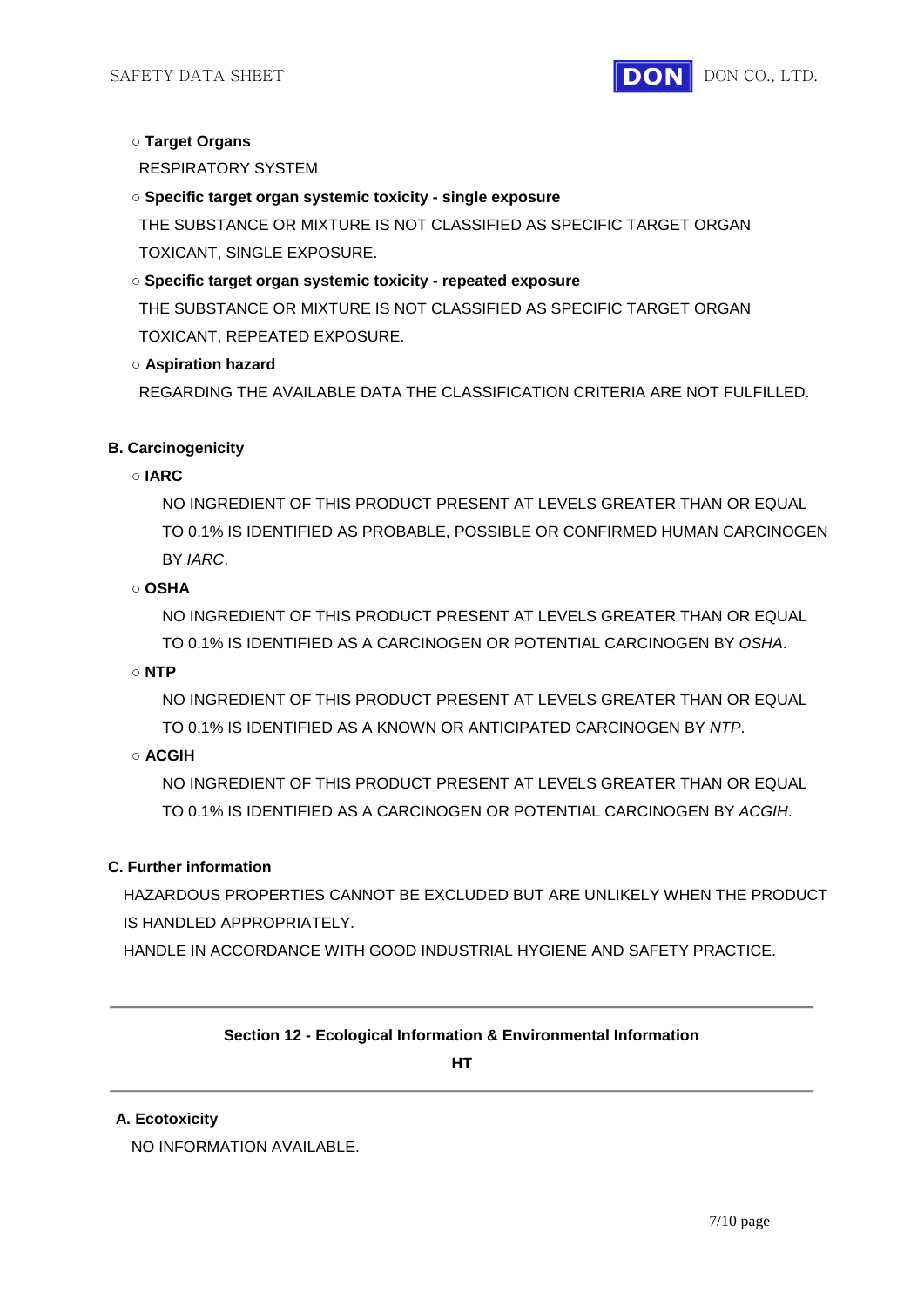

### **B. Persistence and degradability**

NO INFORMATION AVAILABLE.

# **C. Bioaccumulative potential**

NO INFORMATION AVAILABLE.

**D. Mobility in soil**

NO INFORMATION AVAILABLE.

**○ Ingredients**

NO INFORMATION AVAILABLE.

### **E. Additional ecological information**

NO INFORMATION AVAILABLE.

# **Section 13 - Disposal Considerations**

**HT**

### **A. Disposal methods**

DISPOSE OF CONTENTS/ CONTAINER IN ACCORDANCE WITH THE LOCAL/REGIONAL /NATIONAL/INTERNATIONAL REGULATIONS. DISPOSE OF WASTE PRODUCT IN A PERMITTED INDUSTRIAL WASTE FACILITY.

# **B. Uncleaned packaging**

DISPOSAL MUST BE MADE ACCORDING TO OFFICIAL REGULATIONS.

# **Section 14 - Transport Information**

**HT**

# **A. Land transport (DOT)**

NOT CLASSIFIED AS DANGEROUS IN THE MEANING OF TRANSPORT REGULATIONS.

# **B. Air transport (IATA)**

NOT CLASSIFIED AS DANGEROUS IN THE MEANING OF TRANSPORT REGULATIONS.

# **C. Sea transport (IMDG)**

NOT CLASSIFIED AS DANGEROUS IN THE MEANING OF TRANSPORT REGULATIONS.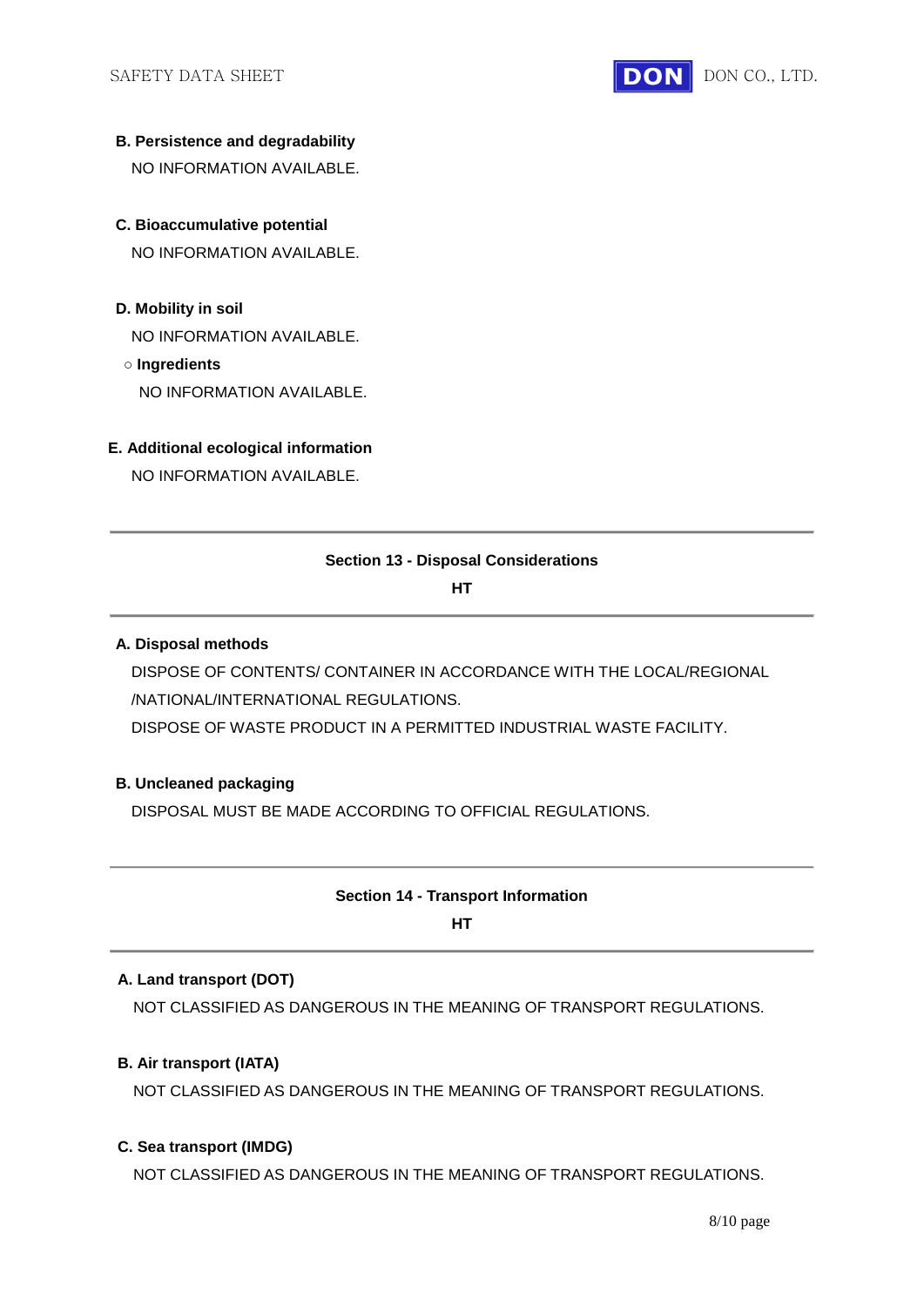

### **Section 15 - Regulatory Information**

**HT**

- **A. National and/or international regulatory information**
	- **POPs Management Law**
		- NOT APPLICABLE
	- **Information of EU Classification**
		- **\* Classification**
			- NOT APPLICABLE
		- **\* Risk Phrases**
			- NOT APPLICABLE
		- **\* Safety Phrase**
			- NOT APPLICABLE
	- **U.S. Federal regulations**
		- **\* OSHA PROCESS SAFETY (29 CFR 1910.119)**
			- NOT APPLICABLE
		- **\* CERCLA Section 103 (40CFR302.4)** NOT APPLICABLE
		- **\* EPCRA Section 302 (40CFR355.30)** NOT APPLICABLE
		- **\* EPCRA Section 304 (40CFR355.40)** NOT APPLICABLE
		- **\* EPCRA Section 313 (40CFR372.65)** NOT APPLICABLE
	- **Rotterdam Convention listed ingredients** NOT APPLICABLE
	- **Stockholm Convention listed ingredients** NOT APPLICABLE
	- **Montreal Protocol listed ingredients** NOT APPLICABLE

# **Section 16 - Other Information**

**HT**

**A. Reference**